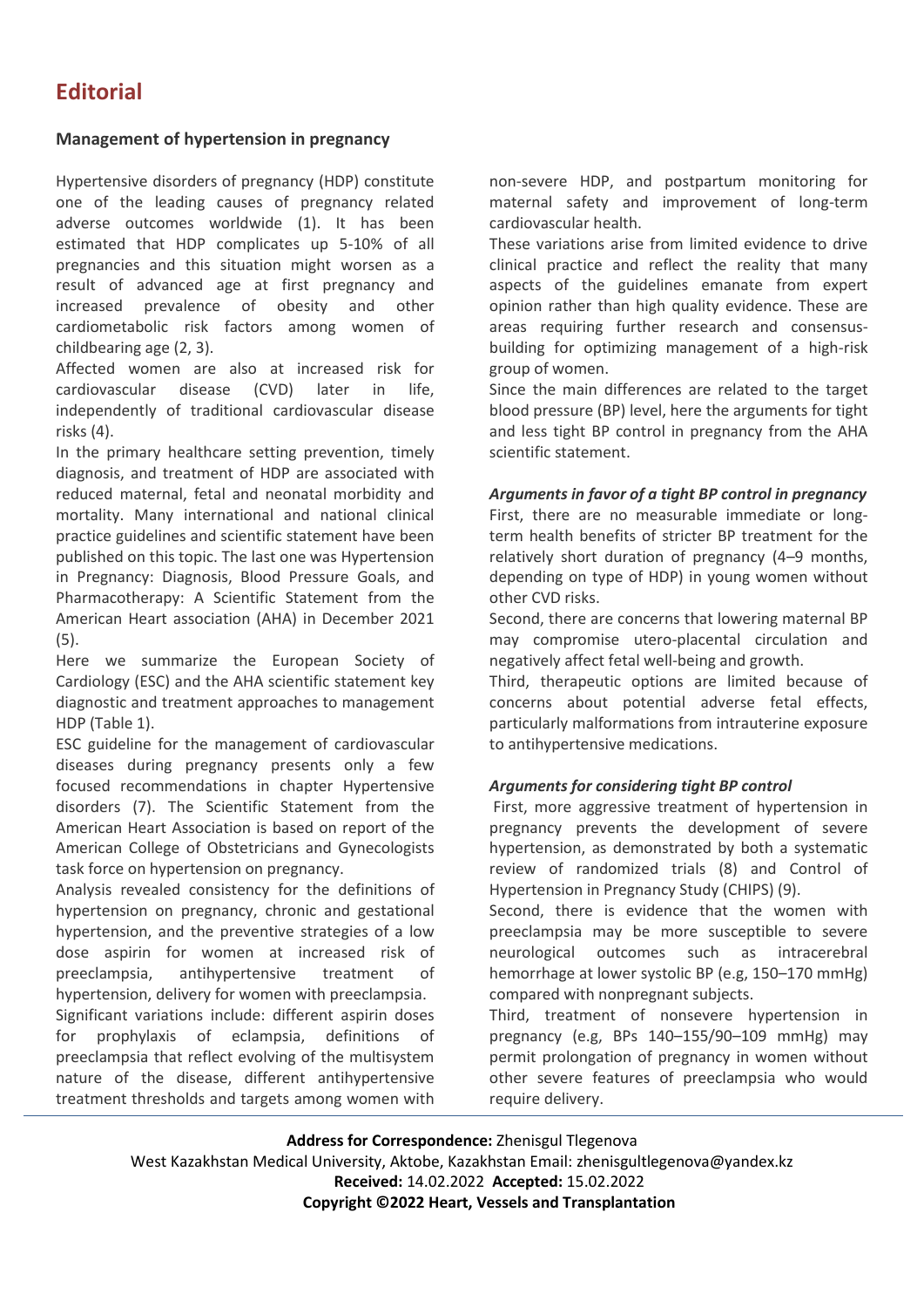| Table 1. Hypertension in Pregnancy: Summary of the ESC guideline and a Scientific Statement from the AHA |                                                       |                                                |  |
|----------------------------------------------------------------------------------------------------------|-------------------------------------------------------|------------------------------------------------|--|
| Parameter                                                                                                | <b>ESC, 2018</b>                                      | AHA, 2021                                      |  |
| Threshold<br>for<br>the                                                                                  | Office (or in-hospital) SBP ≥140 mmHg and/or          | BP ≥140/90 mmHg;                               |  |
| diagnosis                                                                                                | $DBP \geq 90$ mmHg                                    | 2 elevated BP measurements 4 hours apart.      |  |
| Severe hypertension                                                                                      | ≥160/110mmHg                                          | ≥160/110mmHg                                   |  |
| <b>Blood</b><br>pressure                                                                                 | Mercury sphygmomanometers;                            | Mercury sphygmomanometers;                     |  |
| measurement                                                                                              | Oscillometric automatic devices validated in          | Oscillometric automated devices validated      |  |
|                                                                                                          | pregnant women;                                       | in pregnant women;                             |  |
|                                                                                                          | Ambulatory BP monitoring is superior to routine       | Self-monitoring may be equivalent to           |  |
|                                                                                                          | measurement for the prediction<br>BP<br>0f            | standard clinic thresholds.                    |  |
|                                                                                                          | pregnancy outcome.                                    |                                                |  |
| Classification                                                                                           | -Pre-existing hypertension;                           | -Preeclampsia/eclampsia;                       |  |
|                                                                                                          | -Gestational hypertension;                            | -Chronic hypertension (of any cause);          |  |
|                                                                                                          | -Pre-eclampsia;                                       | -Chronic hypertension with superimposed        |  |
|                                                                                                          | -Preexisting hypertension plus superimposed           | preeclampsia;                                  |  |
|                                                                                                          | gestational hypertension with proteinuria;            | -Gestational hypertension                      |  |
|                                                                                                          | -Antenatally unclassifiable hypertension              |                                                |  |
| <b>Treatment threshold</b>                                                                               | ≥150/95 mmHg;                                         | $≥160/110$<br>if<br>acute/chronic<br>Hg<br>mm  |  |
|                                                                                                          | >140/90 mmHg in women with:                           | hypertension                                   |  |
|                                                                                                          | - gestational hypertension (with or without           | Consider lower treatment threshold if co       |  |
|                                                                                                          | proteinuria);                                         | morbidities or renal failure is present and    |  |
|                                                                                                          | pre-existing<br>hypertension<br>with<br>the           | to consult with other subspecialties about     |  |
|                                                                                                          | superimposition of gestational hypertension;          | BP targets.                                    |  |
|                                                                                                          | - with subclinical organ damage or symptoms           |                                                |  |
| <b>Treatment target</b>                                                                                  | <140/90 mm Hg, but noting the optimal BP              | 120-159/80-105 mm Hg                           |  |
|                                                                                                          | target in pregnancy is unknown                        |                                                |  |
| Proteinuria                                                                                              | Dipstick reading of $\geq 1+$ , should prompt further | $\geq$ 300 mg in a 24-hour urine collection or |  |
|                                                                                                          | investigations:<br>random<br>urine                    | protein/creatinine ratio ≥0.3 mg/dL or         |  |
|                                                                                                          | albumin/creatinine ratio ≥30mg/mmol                   | Dipstick reading of 2+ (used only if other     |  |
|                                                                                                          |                                                       | quantitative methods not available)(6)         |  |
| Preeclampsia                                                                                             | -Gestational<br>hypertension with<br>significant      | Does not require proteinuria, based on         |  |
| diagnosis                                                                                                | proteinuria;                                          | maternal<br>end-organ<br>involved:             |  |
|                                                                                                          | -Hypertension is accompanied by headache,             | $(<100000x10^9/L)$ ,<br>thrombocytopenia       |  |
|                                                                                                          | disturbances,<br>abdominal<br>visual<br>pain,<br>or   | elevated blood concentrations of liver         |  |
|                                                                                                          | abnormal laboratory tests, specifically<br>low        | enzymes (to twice the upper limit normal       |  |
|                                                                                                          | platelets and/or abnormal liver function.             | concentration),<br>progressive<br>renal        |  |
|                                                                                                          |                                                       | insufficiency (creatinine >1.1 mg/dL or        |  |
|                                                                                                          |                                                       | doubling in the absence of other renal         |  |
|                                                                                                          |                                                       | disease), pulmonary edema, or new-onset        |  |
|                                                                                                          |                                                       | cerebral or visual disturbances.               |  |
|                                                                                                          |                                                       | Fetal manifestation are not specified          |  |
| Superimposed<br>pre-                                                                                     | gestation+<br>Hypertension<br>$20$<br>week<br>of      | Chronic hypertension + new proteinuria         |  |
| eclampsia on chronic                                                                                     | superimposed<br>gestational                           | after 20 weeks; sudden substantial and         |  |
| hypertension                                                                                             | hypertension+proteinuria                              | sustained increase in proteinuria; sudden      |  |
|                                                                                                          |                                                       | increase in BP or need to increase             |  |
|                                                                                                          |                                                       | antihypertensive dose; sudden signs and        |  |
|                                                                                                          |                                                       | symptoms maternal end-organ involved           |  |
|                                                                                                          |                                                       | (see above)                                    |  |
| <b>Treatment threshold</b>                                                                               | ≥140/90 mmHg                                          | ≥160/110 mmHg                                  |  |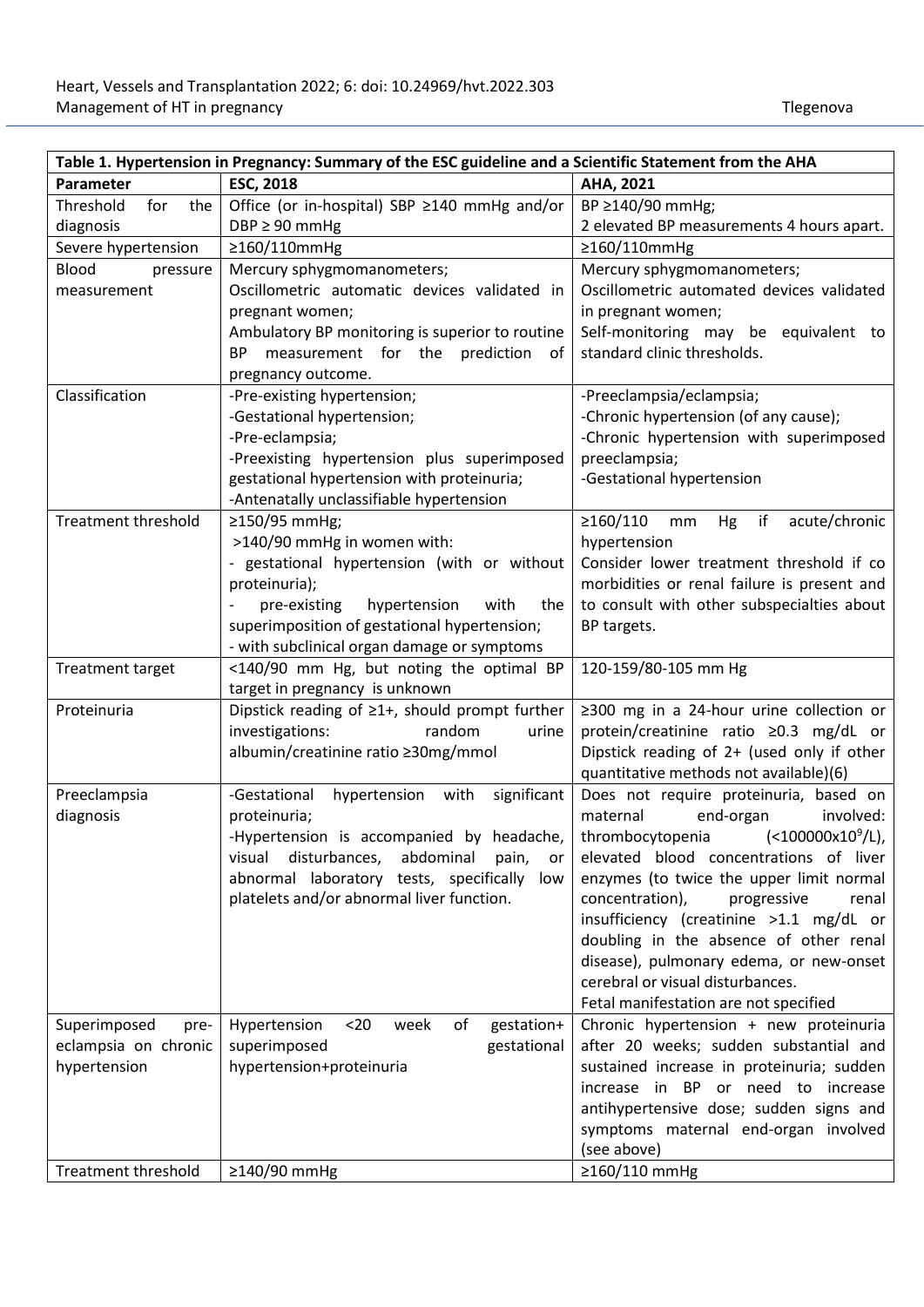| <b>ESC, 2018</b><br>AHA, 2021<br>Parameter<br><b>Treatment target</b><br><140/90 mm Hg, but noting the optimal BP<br>Non severe preeclampsia <160/110 mm Hg<br>120-159/80-104<br>target in pregnancy is unknown<br>Chronic<br>hypertension<br>mmHg<br>-Intravenous labetalol (C), oral methyldopa (B)<br>-Intravenous labetalol (C);<br>Urgent treatment of<br>severe hypertension<br>or nifedipine (C);<br>-Intravenous hydralazine;<br>- nifedipine, immediate release(C);<br>-Intravenous hydralazine;<br>-Intravenous Uradipil;<br>-Nitroglycerin when preeclampsia is associated | Continued from page |                           |  |
|---------------------------------------------------------------------------------------------------------------------------------------------------------------------------------------------------------------------------------------------------------------------------------------------------------------------------------------------------------------------------------------------------------------------------------------------------------------------------------------------------------------------------------------------------------------------------------------|---------------------|---------------------------|--|
|                                                                                                                                                                                                                                                                                                                                                                                                                                                                                                                                                                                       |                     |                           |  |
|                                                                                                                                                                                                                                                                                                                                                                                                                                                                                                                                                                                       |                     |                           |  |
|                                                                                                                                                                                                                                                                                                                                                                                                                                                                                                                                                                                       |                     |                           |  |
|                                                                                                                                                                                                                                                                                                                                                                                                                                                                                                                                                                                       |                     |                           |  |
|                                                                                                                                                                                                                                                                                                                                                                                                                                                                                                                                                                                       |                     |                           |  |
|                                                                                                                                                                                                                                                                                                                                                                                                                                                                                                                                                                                       |                     |                           |  |
|                                                                                                                                                                                                                                                                                                                                                                                                                                                                                                                                                                                       |                     |                           |  |
|                                                                                                                                                                                                                                                                                                                                                                                                                                                                                                                                                                                       |                     |                           |  |
|                                                                                                                                                                                                                                                                                                                                                                                                                                                                                                                                                                                       |                     |                           |  |
|                                                                                                                                                                                                                                                                                                                                                                                                                                                                                                                                                                                       |                     | with pulmonary edema (C). |  |
| methyldopa (B), labetalol (C), and calcium<br>labetalol (C), methyldopa (B), nifedipine<br>Antihypertensive                                                                                                                                                                                                                                                                                                                                                                                                                                                                           |                     |                           |  |
| $(C)$ ;<br>treatment<br>antagonists (C)                                                                                                                                                                                                                                                                                                                                                                                                                                                                                                                                               |                     |                           |  |
| Screening by clinical assessment (high,<br>Screening by high and moderate clinical risk<br>Prediction<br>and                                                                                                                                                                                                                                                                                                                                                                                                                                                                          |                     |                           |  |
| markers;<br>moderate);<br>prevention<br>of                                                                                                                                                                                                                                                                                                                                                                                                                                                                                                                                            |                     |                           |  |
| preeclampsia<br>Low dose aspirin (100-150 mg daily) is<br>Low-dose aspirin (81 mg/day) prophylaxis is                                                                                                                                                                                                                                                                                                                                                                                                                                                                                 |                     |                           |  |
| recommended in women at high or moderate<br>recommended in women at high risk of                                                                                                                                                                                                                                                                                                                                                                                                                                                                                                      |                     |                           |  |
| risk of pre-eclampsia from week 12 to weeks<br>preeclampsia and should be initiated                                                                                                                                                                                                                                                                                                                                                                                                                                                                                                   |                     |                           |  |
| between 12 weeks and 28 weeks of<br>$36 - 37;$                                                                                                                                                                                                                                                                                                                                                                                                                                                                                                                                        |                     |                           |  |
| gestation (optimally before 16 weeks) and<br>Calcium supplementation (1,5-2 g/day) in                                                                                                                                                                                                                                                                                                                                                                                                                                                                                                 |                     |                           |  |
| women with low dietary intake of calcium<br>continued daily until delivery.                                                                                                                                                                                                                                                                                                                                                                                                                                                                                                           |                     |                           |  |
| $(600mg/day)$                                                                                                                                                                                                                                                                                                                                                                                                                                                                                                                                                                         |                     |                           |  |
| mild<br>-Gestational<br>hypertension<br>-37 weeks gestation for women with<br>Delivery<br>or<br>pre-                                                                                                                                                                                                                                                                                                                                                                                                                                                                                  |                     |                           |  |
| gestational hypertension and preeclampsia<br>eclampsia, delivery is recommended at 37                                                                                                                                                                                                                                                                                                                                                                                                                                                                                                 |                     |                           |  |
| without severe features;<br>weeks;                                                                                                                                                                                                                                                                                                                                                                                                                                                                                                                                                    |                     |                           |  |
| -Preeclampsia with adverse conditions<br>-Women with severe features preeclampsia<br>is is                                                                                                                                                                                                                                                                                                                                                                                                                                                                                            |                     |                           |  |
| should be delivered at 34 week;<br>recommended to expedite delivery                                                                                                                                                                                                                                                                                                                                                                                                                                                                                                                   |                     |                           |  |
| -Indication for earlier delivery (prior to fetal                                                                                                                                                                                                                                                                                                                                                                                                                                                                                                                                      |                     |                           |  |
| viability) if maternal end-organ involved (6)<br>$\overline{a}$                                                                                                                                                                                                                                                                                                                                                                                                                                                                                                                       |                     |                           |  |
| Hypertension (usually mild) that develops<br>Postpartum<br>hypertension                                                                                                                                                                                                                                                                                                                                                                                                                                                                                                               |                     |                           |  |
| 2weeks to 6 months postpartum, usually<br>normalizing by the end of the first year                                                                                                                                                                                                                                                                                                                                                                                                                                                                                                    |                     |                           |  |
| Postpartum follow-up visit with either the<br>Postpartum CVD risk<br>Annual visits to a primary care physician to                                                                                                                                                                                                                                                                                                                                                                                                                                                                     |                     |                           |  |
| <b>BP</b><br>primary care professional or cardiologist is<br>check<br>and<br>metabolic<br>factors<br>management<br>are                                                                                                                                                                                                                                                                                                                                                                                                                                                                |                     |                           |  |
| recommended within 7-10 days of delivery<br>recommended                                                                                                                                                                                                                                                                                                                                                                                                                                                                                                                               |                     |                           |  |
| BP - blood pressure, CVD - cardiovascular disease, DBP - diastolic blood pressure, SBP - systolic blood pressure                                                                                                                                                                                                                                                                                                                                                                                                                                                                      |                     |                           |  |

Fourth, ACOG guidelines recommend withholding antihypertensive therapy for patients with preeclampsia unless BP approaches 160/110 mmHg. They also recommend urgent delivery for women with severe features of preeclampsia, which include uncontrollable hypertension with BP ≥160/110 mmHg, even for pregnancies <34 gestational weeks, unless high-level care is available in facilities with adequate maternal and neonatal intensive care resources (10). Lowering thresholds for treatment may allow timely BP control and avoidance of rushed deliveries that commonly lead to prematurity and related complications.

Fifth, there are current epidemiological and demographic trends toward advanced age at first pregnancy and higher CVD risk (subclinical or diagnosed). This could also be relevant among women with multiple pregnancies, who may spend several years of their lives either pregnant or breastfeeding with uncontrolled hypertension. In addition, modern fertility techniques facilitate pregnancy in women with preexisting conditions associated with elevated CVD risk (diabetes, chronic kidney disease, and polycystic ovary syndrome). Preexisting chronic kidney disease and heart disease are present in 3% and 1% to 4% of pregnancies in high-income countries, respectively (11).